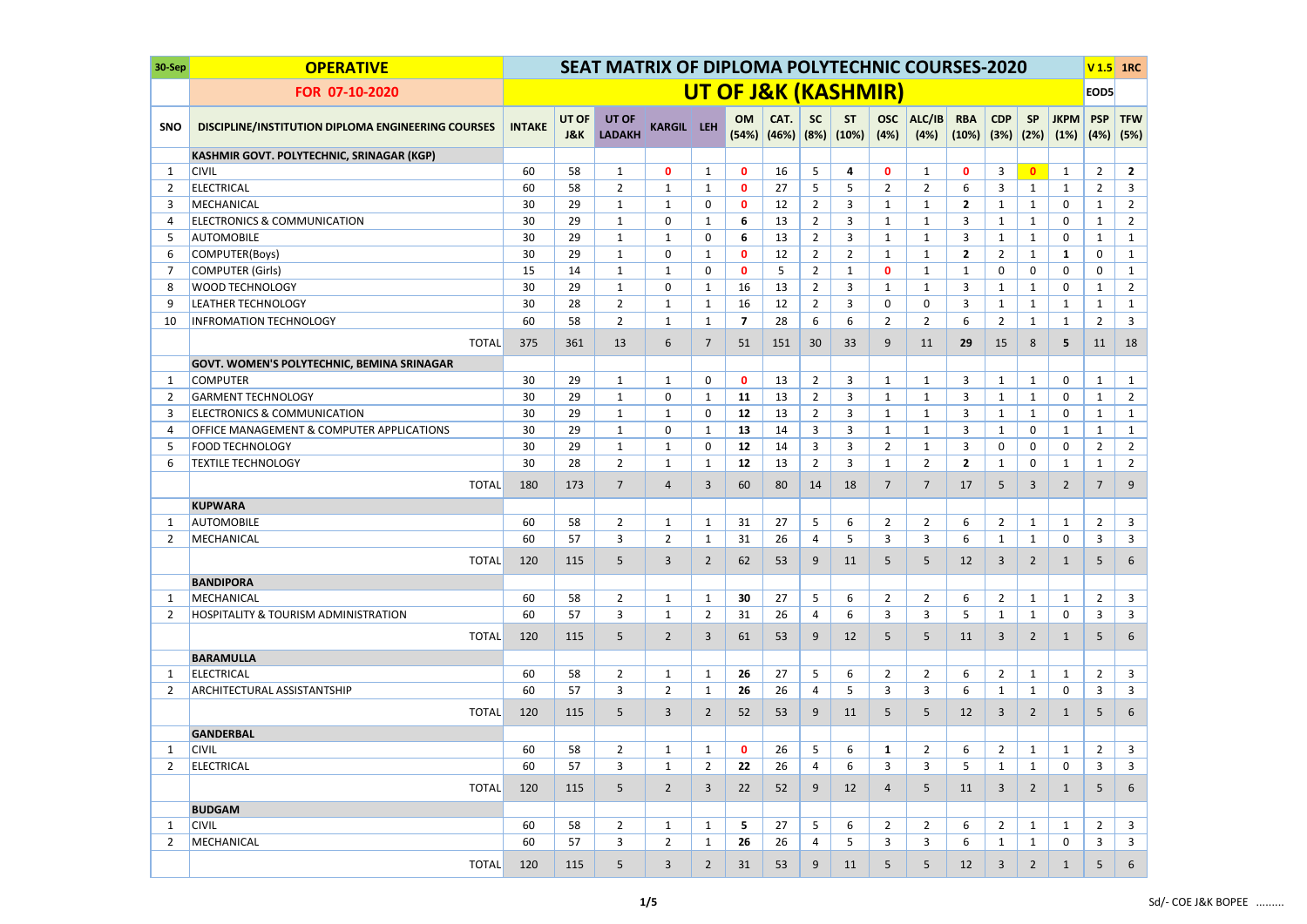|                | <b>ANANTNAG</b>                                               |      |      |                |                |                |             |              |                |             |                |                |                |                |                |              |                |                |
|----------------|---------------------------------------------------------------|------|------|----------------|----------------|----------------|-------------|--------------|----------------|-------------|----------------|----------------|----------------|----------------|----------------|--------------|----------------|----------------|
| -1             | <b>CIVIL</b>                                                  | 60   | 58   | $\overline{2}$ | 1              | $\mathbf{1}$   | $\mathbf 0$ | 25           | 5              | 6           | $\overline{2}$ | $\overline{2}$ | 4              | $\overline{2}$ | $\mathbf{1}$   | $\mathbf{1}$ | $\overline{2}$ | $\overline{2}$ |
| $\overline{2}$ | <b>COMPUTER</b>                                               | 60   | 57   | 3              | $\mathbf{1}$   | 2 <sup>1</sup> | 11          | 26           | $\overline{4}$ | 6           | 3              | $\overline{3}$ | 5              | $\mathbf{1}$   | $\mathbf{1}$   | $\mathbf 0$  | $\mathbf{3}$   | $\mathbf{3}$   |
|                | <b>TOTAL</b>                                                  | 120  | 115  | 5              | $\overline{2}$ | 3              | 11          | 51           | 9              | 12          | 5              | 5              | 9              | $\overline{3}$ | $\overline{2}$ | 1            | 5              | 5              |
|                |                                                               |      |      |                |                |                |             |              |                |             |                |                |                |                |                |              |                |                |
|                | <b>SHOPIAN</b>                                                |      |      |                |                |                |             |              |                |             |                |                |                |                |                |              |                |                |
| -1             | <b>ELECTRONICS &amp; COMMUNICATION</b>                        | 60   | 58   | $\overline{2}$ | $\mathbf{1}$   | $\mathbf{1}$   | 23          | 27           | 5              | 6           | $\overline{2}$ | $\overline{2}$ | 6              | $\overline{2}$ | $\mathbf{1}$   | $\mathbf{1}$ | $\overline{2}$ | $\mathbf{3}$   |
| $\overline{2}$ | <b>INSTRUMENTATION &amp; CONTROL</b>                          | 60   | 57   | 3              | $\overline{2}$ | $\mathbf{1}$   | 28          | 26           | 4              | 5           | 3              | $\overline{3}$ | 6              | $\mathbf{1}$   | $\mathbf{1}$   | $\mathbf 0$  | 3              | $\mathbf{3}$   |
|                | <b>TOTAL</b>                                                  | 120  | 115  | 5              | $\mathbf{3}$   | $\overline{2}$ | 51          | 53           | 9              | 11          | 5              | 5              | 12             | 3              | $2^{\circ}$    | 1            | 5              | 6              |
|                | <b>KULGAM</b>                                                 |      |      |                |                |                |             |              |                |             |                |                |                |                |                |              |                |                |
| $\mathbf 1$    | <b>CIVIL</b>                                                  | 60   | 58   | $\overline{2}$ | $\mathbf{1}$   | 1              | 23          | 27           | 5              | 6           | $\overline{2}$ | $\overline{2}$ | 6              | $\overline{2}$ | $\mathbf{1}$   | $\mathbf{1}$ | $\overline{2}$ | $\mathbf{3}$   |
| $\overline{2}$ | <b>ELECTRICAL</b>                                             | 60   | 57   | 3              | $\mathbf{1}$   | $2^{\circ}$    | 27          | 26           | $\overline{4}$ | 6           | 3              | $\overline{3}$ | 5              | $\mathbf{1}$   | $\mathbf{1}$   | $\mathbf 0$  | $\mathbf{3}$   | $\mathbf{3}$   |
|                | <b>TOTAL</b>                                                  |      |      |                |                |                |             |              |                |             |                |                |                |                |                |              |                |                |
|                |                                                               | 120  | 115  | 5              | $\overline{2}$ | 3              | 50          | 53           | 9              | 12          | 5              | $5\phantom{.}$ | 11             | $\overline{3}$ | $2^{\circ}$    | $\mathbf{1}$ | 5              | 6              |
|                | (KASHMIR) TOTAL (GOVT.)                                       | 1515 | 1454 | 60             | 30             | 30             | 451         | 652          | 116            | 143         | 55             | 58             | 136            | 44             | 27             | 15           | 58             | 74             |
|                | SSM POLYTECHNIC, PARIHASPORA PATTAN, KASHMIR                  |      |      |                |                |                |             |              |                |             |                |                |                |                |                |              |                |                |
| $\mathbf{1}$   | <b>CIVIL</b>                                                  | 51   | 50   |                |                |                |             |              |                |             |                |                |                |                |                |              |                | $\mathbf{3}$   |
| $\overline{2}$ | <b>ELECTRICAL</b>                                             | 51   | 51   |                |                |                |             |              |                |             |                |                |                |                |                |              |                | $\mathbf{3}$   |
| 3              | MECHANICAL                                                    | 51   | 50   |                |                |                |             |              |                |             |                |                |                |                |                |              |                | 3              |
| 4              | <b>ELECTRONICS &amp; COMMUNICATION</b>                        | 51   | 51   |                |                |                |             |              |                |             |                |                |                |                |                |              |                | 3              |
| 5              | <b>COMPUTER</b>                                               | 26   | 24   |                |                |                |             |              |                |             |                |                |                |                |                |              |                | $\overline{2}$ |
| -6             | <b>INFROMATION TECHNOLOGY</b>                                 | 26   | 26   |                |                |                |             |              |                |             |                |                |                |                |                |              |                | $\mathbf{1}$   |
|                |                                                               |      |      |                |                |                |             |              |                |             |                |                |                |                |                |              |                |                |
|                | <b>TOTAL</b>                                                  | 256  | 252  | $\mathbf 0$    | $\mathbf 0$    | $\mathbf 0$    | $\mathbf 0$ | $\mathbf{0}$ | $\mathbf{0}$   | $\mathbf 0$ | $\mathbf 0$    | $\mathbf 0$    | $\mathbf 0$    | $\mathbf{0}$   | $\mathbf{0}$   | $\mathbf{0}$ | $\mathbf 0$    | 15             |
|                | KITE POLYTECHNIC, WAVOOSA RANGRETH, KASHMIR                   |      |      |                |                |                |             |              |                |             |                |                |                |                |                |              |                |                |
| $\mathbf{1}$   | <b>CIVIL</b>                                                  | 46   | 45   |                |                |                |             |              |                |             |                |                |                |                |                |              |                | 3              |
| $\overline{2}$ | <b>ELECTRICAL</b>                                             | 46   | 46   |                |                |                |             |              |                |             |                |                |                |                |                |              |                | 3              |
| 3              | MECHANICAL                                                    | 46   | 46   |                |                |                |             |              |                |             |                |                |                |                |                |              |                | $\overline{2}$ |
| 4              | <b>ELECTRONICS &amp; COMMUNICATION</b>                        | 31   | 31   |                |                |                |             |              |                |             |                |                |                |                |                |              |                | $\overline{2}$ |
| 5              | <b>COMPUTER</b>                                               | 31   | 31   |                |                |                |             |              |                |             |                |                |                |                |                |              |                | $\overline{2}$ |
|                | <b>TOTAL</b>                                                  | 200  | 199  | $\mathbf 0$    | $\mathbf 0$    | $\mathbf 0$    | $\mathbf 0$ | $\mathbf 0$  | $\mathbf 0$    | $\mathbf 0$ | $\overline{0}$ | $\mathbf 0$    | $\mathbf 0$    | $\overline{0}$ | $\overline{0}$ | $\mathbf{0}$ | $\mathbf{0}$   | 12             |
|                |                                                               |      |      |                |                |                |             |              |                |             |                |                |                |                |                |              |                |                |
|                | MASTERPRO INSTITUTE OF TECHNOLOGY, NOWGAM,<br><b>SRINAGAR</b> |      |      |                |                |                |             |              |                |             |                |                |                |                |                |              |                |                |
| $\mathbf{1}$   | <b>CIVIL</b>                                                  | 138  | 138  |                |                |                |             |              |                |             |                |                |                |                |                |              |                | 8              |
| $\overline{2}$ | <b>ELECTRICAL</b>                                             | 46   | 46   |                |                |                |             |              |                |             |                |                |                |                |                |              |                | 3              |
| 3              | MECHANICAL                                                    | 31   | 31   |                |                |                |             |              |                |             |                |                |                |                |                |              |                | $\overline{2}$ |
| $\overline{4}$ | <b>ELECTRONICS &amp; COMMUNICATION</b>                        | 46   | 46   |                |                |                |             |              |                |             |                |                |                |                |                |              |                | $\overline{2}$ |
| 5              | <b>COMPUTER</b>                                               | 31   | 31   |                |                |                |             |              |                |             |                |                |                |                |                |              |                | $\overline{2}$ |
|                |                                                               |      |      |                |                |                |             |              |                |             |                |                |                |                |                |              |                |                |
|                | <b>TOTAL</b>                                                  | 292  | 292  | $\mathbf 0$    | $\mathbf 0$    | $\mathbf 0$    | $\mathbf 0$ | $\mathbf{0}$ | $\mathbf{0}$   | $\mathbf 0$ | $\overline{0}$ | $\mathbf 0$    | $\mathbf 0$    | $\mathbf 0$    | $\mathbf{0}$   | $\mathbf 0$  | $\mathbf 0$    | 17             |
|                | ROYAL POLYTECHNIC, GOGJI BAGH, SRINAGAR                       |      |      |                |                |                |             |              |                |             |                |                |                |                |                |              |                |                |
| $\mathbf 1$    | <b>COMPUTER</b>                                               | 31   | 31   |                |                |                |             |              |                |             |                |                |                |                |                |              |                | $\overline{2}$ |
| $\overline{2}$ | <b>CIVIL (PHE)</b>                                            | 31   | 31   |                |                |                |             |              |                |             |                |                |                |                |                |              |                | $2^{\circ}$    |
| 3              | <b>MEDICAL ELECTRONICS</b>                                    | 31   | 31   |                |                |                |             |              |                |             |                |                |                |                |                |              |                | $\overline{2}$ |
| 4              | QUANTITY SURVEYING & CONSTRUCTION MANAGEMENT                  | 31   | 31   |                |                |                |             |              |                |             |                |                |                |                |                |              |                | $\mathbf{1}$   |
|                | <b>TOTAL</b>                                                  | 124  | 124  | $\mathbf{0}$   | $\mathbf 0$    | $\mathbf 0$    | $\mathbf 0$ | $\mathbf{0}$ | $\mathbf 0$    | $\mathbf 0$ | $\overline{0}$ | $\mathbf 0$    | $\overline{0}$ | $\mathbf 0$    | $\overline{0}$ | $\mathbf 0$  | $\mathbf 0$    | $\overline{7}$ |
|                | (KASHMIR) TOTAL (PVT.)                                        | 872  | 867  | $\mathbf 0$    | $\mathbf 0$    | $\mathbf{0}$   | $\mathbf 0$ | $\mathbf{0}$ | $\overline{0}$ | $\mathbf 0$ | $\mathbf 0$    | $\mathbf 0$    | $\mathbf 0$    | $\mathbf{0}$   | $\overline{0}$ | $\mathbf{0}$ | $\overline{0}$ | 51             |
|                | (KASHMIR) TOTAL (GOVT+PVT)                                    | 2387 | 2321 | 60             | 30             | 30             | 451         | 652          | 116            | 143         | 55             | 58             | 136            | 44             | 27             | 15           | 58             | 125            |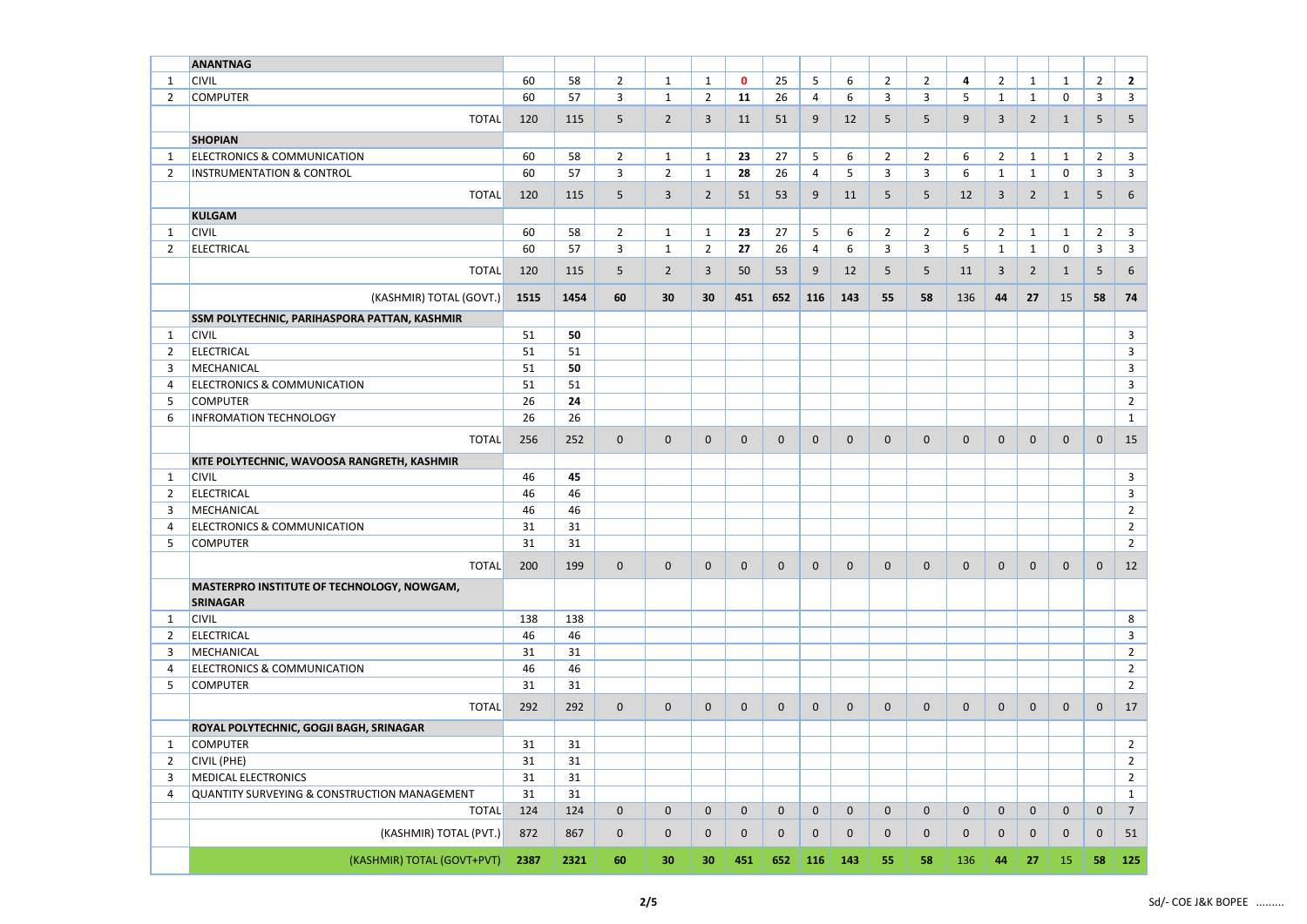|                |                                                                             |               |                         |                               |                     |                   | UT OF J&K (JAMMU)       |                                |                     |                    |                    |                                |                     |                         |                   |                     |                              |                                |
|----------------|-----------------------------------------------------------------------------|---------------|-------------------------|-------------------------------|---------------------|-------------------|-------------------------|--------------------------------|---------------------|--------------------|--------------------|--------------------------------|---------------------|-------------------------|-------------------|---------------------|------------------------------|--------------------------------|
| <b>SNO</b>     | DISCIPLINE/INSTITUTION DIPLOMA ENGINEERING COURSES                          | <b>INTAKE</b> | UT OF<br><b>J&amp;K</b> | <b>UT OF</b><br><b>LADAKH</b> | <b>KARGIL LEH</b>   |                   | OM                      | CAT.<br>$(54%)$ $(46%)$ $(8%)$ | <b>SC</b>           | <b>ST</b><br>(10%) | <b>OSC</b><br>(4%) | ALC/IB<br>(4%)                 | <b>RBA</b><br>(10%) | <b>CDP</b><br>(3%) (2%) | <b>SP</b>         | <b>JKPM</b><br>(1%) | <b>PSP</b><br>(4%)           | <b>TFW</b><br>(5%)             |
|                | BABA GHULAM SHAH BADSHAH, UNIVERSITY, RAJOURI,<br><b>JAMMU</b>              |               |                         |                               |                     |                   |                         |                                |                     |                    |                    |                                |                     |                         |                   |                     |                              |                                |
| -1             | <b>CIVIL</b>                                                                | 40            | 38                      | $\overline{2}$                | 1                   | 1                 | 11                      | 17                             | 3                   | $\overline{4}$     | $\mathbf{1}$       | $\overline{2}$                 | 4                   | $\mathbf{1}$            | $\mathbf{1}$      | 0                   | $\mathbf{1}$                 | $\mathbf{3}$                   |
| 2              | <b>ELECTRICAL</b>                                                           | 40            | 38                      | $\overline{2}$                | 1                   | 1                 | 20                      | 17                             | 3                   | 4                  | $\overline{2}$     | $\mathbf{1}$                   | 3                   | 1                       | $\mathbf{1}$      | 1                   | $\mathbf{1}$                 | 3                              |
| 3              | MECHANICAL                                                                  | 40            | 39                      | 1                             | $\mathbf{1}$        | 0                 | 19                      | 18                             | 4                   | 3                  | $\mathbf{1}$       | $\mathbf{1}$                   | 3                   | $\overline{2}$          | $\mathbf{1}$      | $\mathbf{1}$        | $\overline{2}$               | 3                              |
| 4              | <b>ELECTRONICS &amp; COMMUNICATION</b>                                      | 40            | 39                      | $\mathbf{1}$                  | 0                   | $\mathbf{1}$      | 20                      | 18                             | 4                   | 3                  | 1                  | 1                              | 4                   | $\overline{2}$          | $\mathbf{1}$      | 0                   | $\overline{2}$               | 3                              |
|                | <b>TOTAL</b>                                                                | 160           | 154                     | 6                             | 3                   | 3                 | 70                      | 70                             | 14                  | 14                 | 5                  | 5                              | 14                  | 6                       | $\overline{4}$    | 2                   | 6                            | 12                             |
|                | <b>GOVERNEMENT BOYS POLYTECHNIC, BIKRAM CHOWK,</b><br><b>JAMMU</b>          |               |                         |                               |                     |                   |                         |                                |                     |                    |                    |                                |                     |                         |                   |                     |                              |                                |
| -1             | <b>CIVIL</b>                                                                | 45            | 43                      | 0                             | $\mathbf{0}$        | $\mathbf 0$       | $\mathbf 0$             | 4                              | $\mathbf 0$         | $\mathbf{1}$       | 0                  | $\mathbf{1}$                   | $\mathbf 0$         | $\mathbf{0}$            | $\mathbf 0$       | 0                   | $\overline{2}$               | $\mathbf{1}$                   |
| $\overline{2}$ | <b>ELECTRICAL</b>                                                           | 45            | 43                      | 1                             | $\mathbf 0$         | 1                 | $\mathbf 0$             | 15                             | $\mathbf 0$         | 4                  | 0                  | $\overline{2}$                 | 4                   | 1                       | $\mathbf{1}$      | 1                   | $\overline{2}$               | $\overline{2}$                 |
| 3              | MECHANICAL                                                                  | 45            | 43                      | $\mathbf{1}$                  | $\mathbf{0}$        | 1                 | $\mathbf 0$             | 15                             | $\mathbf 0$         | 3                  | 1                  | $\overline{2}$                 | 4                   | 1                       | $\mathbf{1}$      | 1                   | $\overline{2}$               | $\mathbf 0$                    |
| 4              | <b>AUTOMOBILE</b>                                                           | 35            | 34                      | 1                             | $\mathbf{1}$        | 0                 | $\mathbf 0$             | 12                             | $\mathbf{0}$        | 4                  | 1                  | 1                              | 3                   | 1                       | $\mathbf 0$       | 1                   | $\mathbf{1}$                 | $2^{\circ}$                    |
| 5              | <b>ARCHITECTURAL ASSISTANTSHIP</b>                                          | 30            | 29                      | 1                             | 0                   | 1                 | $\mathbf 0$             | 13                             | $\overline{2}$      | 3                  | $\mathbf{1}$       | $\mathbf{1}$                   | 3                   | -1                      | $\mathbf{1}$      | 0                   | $\mathbf{1}$                 | $\overline{2}$                 |
| 6              | <b>COMPUTER</b>                                                             | 35            | 34                      | 1                             | 1                   | 0                 | $\mathbf 0$             | 12                             | $\mathbf 0$         | 4                  | 0                  | 1                              | 4                   | 1                       | $\mathbf{1}$      | 0                   | $\mathbf{1}$                 | $\overline{2}$                 |
| -7             | TRAVEL & TOURISM (Boys)                                                     | 30            | 29                      | $\mathbf{1}$                  | $\mathbf{0}$        | $\mathbf{1}$      | 14                      | 13                             | $\overline{2}$      | 3                  | 1                  | $\mathbf{1}$                   | 3                   | $\mathbf{1}$            | $\mathbf{1}$      | 0                   | $\mathbf{1}$                 | $\mathbf{1}$                   |
| 8              | <b>TRAVEL &amp; TOURISM (Girls)</b><br><b>INSTRUMENTATION &amp; CONTROL</b> | 15<br>30      | 14<br>29                | 1                             | $\mathbf{1}$        | 0                 | $\overline{\mathbf{z}}$ | 6<br>13                        | $\mathbf{1}$        | $\mathbf{1}$       | 1                  | 1                              | $\mathbf{1}$        | 0                       | 0                 | 0                   | $\mathbf{1}$                 | $\mathbf{1}$                   |
| 9<br>10        | <b>INFORMATION TECHNOLOGY</b>                                               | 60            | 57                      | 1<br>3                        | 0<br>$\overline{2}$ | 1<br>$\mathbf{1}$ | 11<br>$\mathbf{0}$      | 23                             | $\overline{2}$<br>4 | 3<br>6             | 1<br>$\mathbf{0}$  | $\mathbf{1}$<br>$\overline{2}$ | 3<br>6              | 1<br>3                  | $\mathbf{1}$<br>0 | 0<br>1              | $\mathbf{1}$<br>$\mathbf{1}$ | $\overline{2}$<br>$\mathbf{3}$ |
|                |                                                                             |               |                         |                               |                     |                   |                         |                                |                     |                    |                    |                                |                     |                         |                   |                     |                              |                                |
|                | <b>TOTAL</b>                                                                | 370           | 355                     | 11                            | 5                   | 6                 | 32                      | 126                            | 11                  | 32                 | 6                  | 13                             | 31                  | 10                      | 6                 | 4                   | 13                           | 16                             |
|                | WOMEN'S POLYTECHNIC, SHIV NAGAR, JAMMU                                      |               |                         |                               |                     |                   |                         |                                |                     |                    |                    |                                |                     |                         |                   |                     |                              |                                |
| 1              | <b>ELECTRONICS &amp; COMMUNICATION</b>                                      | 30            | 29                      | $\mathbf{1}$                  | $\mathbf{1}$        | $\mathbf{0}$      | $\overline{\mathbf{z}}$ | 13                             | $\overline{2}$      | 3                  | 1                  | $\mathbf{1}$                   | 3                   | $\mathbf{1}$            | $\mathbf{1}$      | 0                   | $\mathbf{1}$                 | $\overline{2}$                 |
| $\overline{2}$ | <b>OFFICE MANAGEMENT &amp; COMPUTER APPLICATION</b>                         | 15            | 14                      | $\mathbf{1}$                  | 0                   | $\mathbf{1}$      | 3                       | 6                              | $\mathbf{1}$        | $\mathbf{1}$       | $\mathbf{1}$       | $\mathbf{1}$                   | $\mathbf{1}$        | 0                       | 0                 | 0                   | $\mathbf{1}$                 | $\mathbf{1}$                   |
| 3              | <b>COMPUTER</b>                                                             | 30            | 29                      | $\mathbf{1}$                  | 1                   | 0                 | $\mathbf 0$             | 12                             | $\mathbf{1}$        | 3                  | $\mathbf{1}$       | $\mathbf{1}$                   | 3                   | 1                       | $\mathbf{1}$      | 1                   | 0                            | $\overline{2}$                 |
| 4              | TEXTILE DESIGNING                                                           | 15            | 15                      | 0                             | 0                   | 0                 | 5                       |                                | $\mathbf{1}$        | 2                  | 0                  | 0                              | 2                   | 1                       | 0                 | 0                   | 1                            | 0                              |
|                | <b>TOTAL</b>                                                                | 90            | 87                      | 3                             | $\overline{2}$      | $\mathbf{1}$      | 15                      | 38                             | 5                   | 9                  | 3                  | $\mathbf{3}$                   | 9                   | $\mathbf{3}$            | $\overline{2}$    | $\mathbf{1}$        | $\mathbf{3}$                 | 5                              |
|                | <b>REASI</b>                                                                |               |                         |                               |                     |                   |                         |                                |                     |                    |                    |                                |                     | 3                       |                   |                     |                              |                                |
| -1             | <b>COMPUTER</b>                                                             | 60            | 58                      | $\overline{2}$                | 1                   | 1                 | 25                      | 27                             | 5                   | 6                  | $\overline{2}$     | $\overline{2}$                 | 6                   | $\mathbf{2}$            | $\mathbf{1}$      | 1                   | $\overline{2}$               | 3                              |
| 2              | <b>ELECTRICAL</b>                                                           | 60            | 57                      | $\mathbf{3}$                  | 2 <sup>7</sup>      | 1                 | 25                      | 26                             | 4                   | 5                  | 3                  | $\overline{3}$                 | 6                   | 1                       | $\mathbf{1}$      | 0                   | 3                            | $\mathbf{3}$                   |
|                | <b>TOTAL</b>                                                                | 120           | 115                     | 5                             | $\mathbf{3}$        | $\overline{2}$    | 50                      | 53                             | 9                   | 11                 | 5                  | 5                              | 12                  | 3                       | $\overline{2}$    | $\mathbf{1}$        | 5                            | 6                              |
|                | <b>POONCH</b>                                                               |               |                         |                               |                     |                   |                         |                                |                     |                    |                    |                                |                     |                         |                   |                     |                              |                                |
| 1              | <b>ELECTRICAL</b>                                                           | 60            | 58                      | $\overline{2}$                | $\mathbf{1}$        | $\mathbf{1}$      | 28                      | 27                             | 5                   | 6                  | $2^{\circ}$        | $\overline{2}$                 | 6                   | $2^{\circ}$             | $\mathbf{1}$      | $\mathbf{1}$        | $\overline{2}$               | 3                              |
| 2              | <b>ELECTRONICS &amp; COMMUNICATION</b>                                      | 60            | 57                      | 3                             | 1                   | $\mathbf{2}$      | 31                      | 26                             | 4                   | 6                  | 3                  | 3                              | 5                   | 1                       | 1                 | 0                   | 3                            | 3                              |
|                | <b>TOTAL</b>                                                                | 120           | 115                     | 5                             | $\overline{2}$      | 3                 | 59                      | 53                             | 9                   | 12                 | 5                  | 5 <sup>5</sup>                 | 11                  | 3                       | $\overline{2}$    | $\mathbf{1}$        | 5 <sup>5</sup>               | 6                              |
|                | <b>KATHUA</b>                                                               |               |                         |                               |                     |                   |                         |                                |                     |                    |                    |                                |                     |                         |                   |                     |                              |                                |
| -1             | <b>INSTRUMENTATION &amp; CONTROL</b>                                        | 30            | 29                      | 1                             | $\mathbf{1}$        | 0                 | 16                      | 13                             | $\overline{2}$      | $\overline{3}$     | 1                  | $\mathbf{1}$                   | 3                   | 1                       | $\mathbf{1}$      | 0                   | $\mathbf{1}$                 | $2^{\circ}$                    |
| 2              | MECHANICAL                                                                  | 60            | 57                      | $\mathbf{3}$                  | $\mathbf{1}$        | $2^{\circ}$       | 13                      | 27                             | 5 <sub>1</sub>      | 6                  | $2^{\circ}$        | $\overline{2}$                 | 6                   | $\overline{2}$          | $\mathbf{1}$      | $\mathbf{1}$        | $\overline{2}$               | 3 <sup>1</sup>                 |
|                | <b>TOTAL</b>                                                                | 90            | 86                      | $\overline{4}$                | $\overline{2}$      | $\overline{2}$    | 29                      | 40                             | $7^{\circ}$         | 9                  | $\overline{3}$     | $\overline{3}$                 | 9                   | 3                       | $\overline{2}$    | $\mathbf{1}$        | 3                            | 5                              |
|                | <b>SAMBA</b>                                                                |               |                         |                               |                     |                   |                         |                                |                     |                    |                    |                                |                     |                         |                   |                     |                              |                                |
| 1              | <b>CIVIL</b>                                                                | 60            | 58                      | $\overline{2}$                | $\mathbf{1}$        | $\mathbf{1}$      | 3                       | 27                             | 5                   | 6                  | $\overline{2}$     | $\overline{2}$                 | 6                   | $2^{\circ}$             | $\mathbf{1}$      | 1                   | $\overline{2}$               | $\mathbf{3}$                   |
| 2              | <b>AUTOMOBILE</b>                                                           | 60            | 57                      | 3                             | $\mathbf{1}$        | $\overline{2}$    | 24                      | 26                             | 4                   | 5                  | $\mathbf{3}$       | 3                              | 6                   | $\mathbf{1}$            | $\mathbf{1}$      | 0                   | $\mathbf{3}$                 | 3 <sup>7</sup>                 |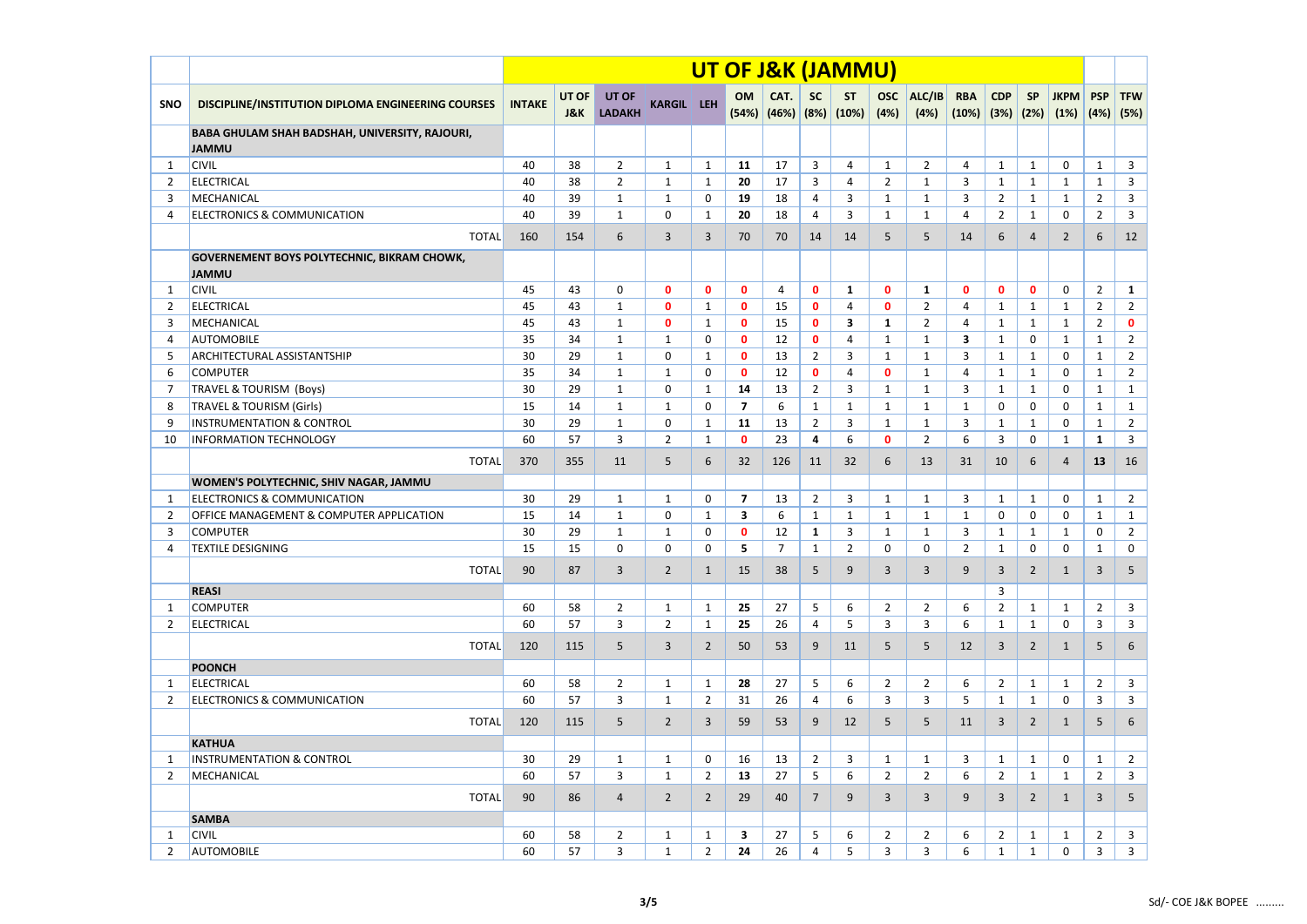|                                | <b>TOTAL</b>                           | 120  | 115  | 5              | $2^{\circ}$    | 3                              | 27          | 53             | 9              | 11                  | $5\phantom{.}$ | 5              | 12           | $\overline{3}$ | $2^{\circ}$                  | 1                 | 5              | 6                              |
|--------------------------------|----------------------------------------|------|------|----------------|----------------|--------------------------------|-------------|----------------|----------------|---------------------|----------------|----------------|--------------|----------------|------------------------------|-------------------|----------------|--------------------------------|
|                                | <b>UDHAMPUR</b>                        |      |      |                |                |                                |             |                |                |                     |                |                |              |                |                              |                   |                |                                |
| $\mathbf 1$                    | <b>CIVIL</b>                           | 60   | 58   | $\overline{2}$ | $\mathbf{1}$   | $\mathbf{1}$                   | 13          | 27             | 5              | 6                   | $\overline{2}$ | $\overline{2}$ | 6            | $\overline{2}$ | $\mathbf{1}$                 | $\mathbf{1}$      | $\overline{2}$ | $\mathbf{3}$                   |
| $\overline{2}$                 | <b>AUTOMOBILE</b>                      | 60   | 57   | $\mathbf{3}$   | $2^{\circ}$    | $\mathbf{1}$                   | 30          | 26             | 4              | 6                   | 3              | $\mathbf{3}$   | 5            | $\mathbf{1}$   | $\mathbf{1}$                 | 0                 | $\mathbf{3}$   | $\mathbf{3}$                   |
|                                | <b>TOTAL</b>                           | 120  | 115  | 5              | $\mathbf{3}$   | $\overline{2}$                 | 43          | 53             | 9              | 12                  |                | 5              |              | $\overline{3}$ |                              |                   |                |                                |
|                                |                                        |      |      |                |                |                                |             |                |                |                     | 5              |                | 11           |                | $\overline{2}$               | $\mathbf{1}$      | 5              | 6                              |
|                                | <b>RAMBAN</b>                          |      |      |                |                |                                |             |                |                |                     |                |                |              |                |                              |                   |                |                                |
| $\mathbf{1}$                   | <b>ELECTRICAL</b>                      | 60   | 58   | $\overline{2}$ | $\mathbf{1}$   | $\mathbf{1}$                   | 31          | 27             | 5              | 6                   | $\overline{2}$ | $\overline{2}$ | 6            | $\overline{2}$ | $\mathbf{1}$                 | $\mathbf{1}$      | $\overline{2}$ | $\mathbf{3}$                   |
| $\overline{2}$                 | <b>ELECTRONICS &amp; COMMUNICATION</b> | 60   | 57   | 3              | $\mathbf{1}$   | $2^{\circ}$                    | 31          | 26             | 4              | 5                   | 3              | $\mathbf{3}$   | 6            | $\mathbf{1}$   | $\mathbf{1}$                 | 0                 | $\mathbf{3}$   | $\mathbf{3}$                   |
|                                | <b>TOTAL</b>                           | 120  | 115  | 5              | $\overline{2}$ | $\overline{3}$                 | 62          | 53             | 9              | 11                  | $5\phantom{.}$ | 5              | 12           | $\overline{3}$ | $\overline{2}$               | 1                 | 5              | 6                              |
|                                | <b>DODA</b>                            |      |      |                |                |                                |             |                |                |                     |                |                |              |                |                              |                   |                |                                |
| $\mathbf 1$                    | <b>CIVIL</b>                           | 60   | 58   | $\overline{2}$ | $\mathbf{1}$   | $\mathbf{1}$                   | 25          | 27             | 5              | 6                   | $\overline{2}$ | $\overline{2}$ | 6            | $\overline{2}$ | $\mathbf{1}$                 | $\mathbf{1}$      | $\overline{2}$ | $\mathbf{3}$                   |
| $\overline{2}$                 | MODERN OFFICE PRACTICE                 | 30   | 29   | $\mathbf{1}$   | $\mathbf 0$    | $\mathbf{1}$                   | 16          | 13             | $\overline{2}$ | $\mathbf{3}$        | $\mathbf{1}$   | $\mathbf{1}$   | $\mathbf{3}$ | $\mathbf{1}$   | $\mathbf{1}$                 | 0                 | $\mathbf{1}$   | $\overline{2}$                 |
|                                | <b>TOTAL</b>                           | 90   | 87   | $\mathbf{3}$   | $\mathbf{1}$   | $\overline{2}$                 | 41          | 40             | $\overline{7}$ | 9                   | $\overline{3}$ | $\mathbf{3}$   | 9            | $\overline{3}$ | $\overline{2}$               | $\mathbf{1}$      | $\overline{3}$ | $5\phantom{.}$                 |
|                                |                                        |      |      |                |                |                                |             |                |                |                     |                |                |              |                |                              |                   |                |                                |
|                                | <b>KISHTWAR</b><br><b>CIVIL</b>        | 60   | 58   | $\overline{2}$ | $\mathbf{1}$   |                                | 20          | 27             | 5              | 6                   | $\overline{2}$ | $\overline{2}$ | 6            | $\overline{2}$ |                              |                   | $\overline{2}$ |                                |
| $\mathbf{1}$<br>$\overline{2}$ | <b>ELECTRICAL</b>                      | 60   | 57   | 3              | $\mathbf{1}$   | $\mathbf{1}$<br>$\overline{2}$ | 29          | 26             | 4              | 6                   | 3              | $\mathbf{3}$   | 5            | $\mathbf{1}$   | $\mathbf{1}$<br>$\mathbf{1}$ | $\mathbf{1}$<br>0 | $\mathbf{3}$   | $\overline{3}$<br>$\mathbf{3}$ |
|                                |                                        |      |      |                |                |                                |             |                |                |                     |                |                |              |                |                              |                   |                |                                |
|                                | <b>TOTAL</b>                           | 120  | 115  | 5              | $\overline{2}$ | $\overline{3}$                 | 49          | 53             | 9              | 12                  | 5              | 5              | 11           | $\overline{3}$ | $2^{\circ}$                  | $\mathbf{1}$      | 5              | 6                              |
|                                | (JAMMU) TOTAL (GOVT.)                  | 1520 | 1459 | 57             | 27             | 30                             | 477         | 632            | 98             | 142                 | 50             | 57             | 141          | 43             | 28                           | 15                | 58             | 79                             |
|                                |                                        |      |      |                |                |                                |             |                |                |                     |                |                |              |                |                              |                   |                |                                |
|                                | <b>NITS</b><br><b>CIVIL</b>            | 153  | 149  |                |                |                                |             |                |                |                     |                |                |              |                |                              |                   |                | 9                              |
| $\mathbf 1$<br>$\overline{2}$  | <b>ELECTRICAL</b>                      | 51   | 46   |                |                |                                |             |                |                |                     |                |                |              |                |                              |                   |                | $\mathbf{3}$                   |
| 3                              | MECHANICAL                             | 51   | 48   |                |                |                                |             |                |                |                     |                |                |              |                |                              |                   |                | $\mathsf{3}$                   |
| 4                              | <b>ELECTRONICS &amp; COMMUNICATION</b> | 51   | 50   |                |                |                                |             |                |                |                     |                |                |              |                |                              |                   |                | $\mathsf{3}$                   |
| 5                              | <b>COMPUTER</b>                        | 51   | 50   |                |                |                                |             |                |                |                     |                |                |              |                |                              |                   |                | $\mathsf{3}$                   |
|                                |                                        |      |      |                |                |                                |             |                |                |                     |                |                |              |                |                              |                   |                |                                |
|                                | <b>TOTAL</b>                           | 357  | 343  | $\mathbf 0$    | $\mathbf 0$    | $\mathbf 0$                    | $\mathbf 0$ | $\mathbf 0$    | $\mathbf{0}$   | $\mathbf 0$         | $\mathbf 0$    | $\mathbf 0$    | $\mathbf 0$  | $\mathbf{0}$   | $\mathbf 0$                  | $\mathbf 0$       | $\mathbf 0$    | 21                             |
|                                | <b>IECS</b>                            |      |      |                |                |                                |             |                |                |                     |                |                |              |                |                              |                   |                |                                |
| 1                              | <b>CIVIL</b>                           | 77   | 73   |                |                |                                |             |                |                |                     |                |                |              |                |                              |                   |                | 4                              |
| $\overline{2}$                 | <b>ELECTRICAL</b>                      | 51   | 48   |                |                |                                |             |                |                |                     |                |                |              |                |                              |                   |                | $\mathbf{3}$                   |
| 3                              | MECHANICAL                             | 51   | 50   |                |                |                                |             |                |                |                     |                |                |              |                |                              |                   |                | $\mathsf{3}$                   |
| 4                              | <b>ELECTRONICS &amp; COMMUNICATION</b> | 26   | 26   |                |                |                                |             |                |                |                     |                |                |              |                |                              |                   |                | $\overline{2}$                 |
| 5                              | <b>COMPUTER</b>                        | 51   | 50   |                |                |                                |             |                |                |                     |                |                |              |                |                              |                   |                | $\mathbf{3}$                   |
|                                | <b>TOTAL</b>                           | 256  | 247  | $\mathbf 0$    | $\mathbf 0$    | $\mathbf 0$                    | $\mathbf 0$ | $\overline{0}$ | $\mathbf 0$    | $\overline{0}$      | $\mathbf 0$    | $\overline{0}$ | $\mathbf 0$  | $\mathbf{0}$   | $\mathbf 0$                  | $\mathbf 0$       | $\mathbf{0}$   | 15                             |
|                                | (JAMMU) TOTAL (PVT.)                   | 613  | 590  | $\mathbf 0$    | $\mathbf 0$    | $\mathbf 0$                    | $\mathbf 0$ | $\mathbf 0$    | $\mathbf{0}$   | $\mathbf 0$         | $\mathbf 0$    | $\mathbf 0$    | $\mathbf 0$  | $\mathbf{0}$   | $\mathbf 0$                  | $\mathbf 0$       | $\mathbf{0}$   | 36                             |
|                                |                                        |      |      |                |                |                                |             |                |                |                     |                |                |              |                |                              |                   |                |                                |
|                                | (JAMMU) TOTAL (GOVT+PVT)               | 2133 | 2049 | 57             | 27             | 30                             | 477         | 632            | 98             | 142                 | 50             | 57             | 141          | 43             | 28                           | <b>15</b>         | 58             | 115                            |
|                                |                                        |      |      |                |                |                                |             |                |                |                     |                |                |              |                |                              |                   |                |                                |
|                                |                                        |      |      |                |                |                                |             |                |                |                     |                |                |              |                |                              |                   |                |                                |
|                                |                                        |      |      |                |                |                                |             |                |                |                     |                |                |              |                |                              |                   |                |                                |
|                                |                                        |      |      |                |                |                                |             |                |                |                     |                |                |              |                |                              |                   |                |                                |
|                                |                                        |      |      |                |                |                                |             |                |                |                     |                |                |              |                |                              |                   |                |                                |
|                                |                                        |      |      |                |                |                                |             |                |                |                     |                |                |              |                |                              |                   |                |                                |
|                                |                                        |      |      |                |                |                                |             |                |                |                     |                |                |              |                |                              |                   |                |                                |
|                                |                                        |      |      |                |                |                                |             |                |                | <b>UT OF LADAKH</b> |                |                |              |                |                              |                   |                |                                |
|                                |                                        |      |      |                |                |                                |             |                |                |                     |                |                |              |                |                              |                   |                |                                |